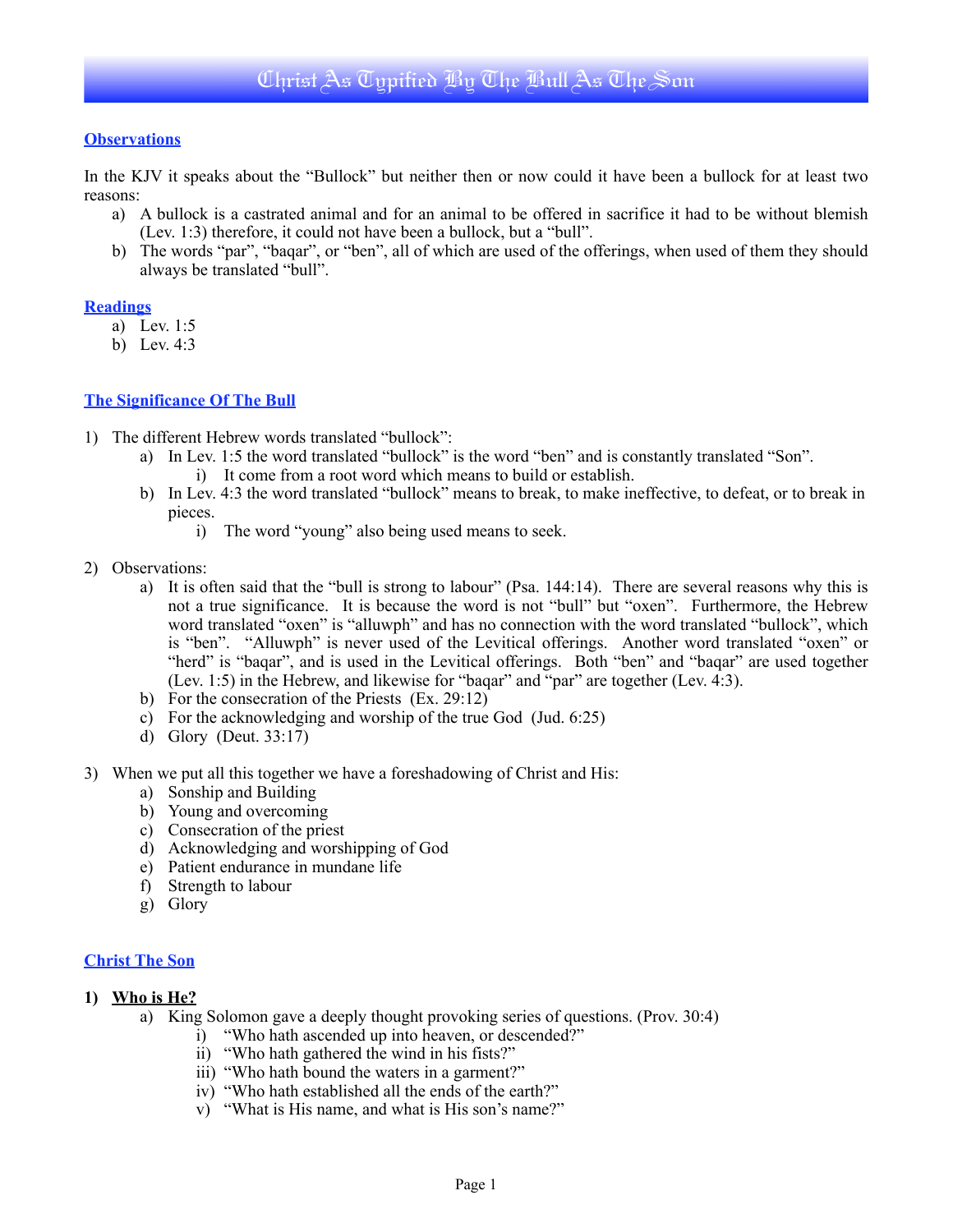# Christ As Typified By The Bull As The Son

b) Centuries passed and our Lord asked the Pharisees: "What think ye of Christ? whose son is He?" (Matt. 22:42). As we consider the scriptures we discover that His sonship is mentioned in different contexts and levels.

| <b>Christ the Son</b>        | Reference   |
|------------------------------|-------------|
| The son of David             | Matt. $1:1$ |
| The son of Abraham           | Matt $1.1$  |
| The Son of man               | Matt. 8:20  |
| The Son of God               | Matt. $4:3$ |
| The beloved Son              | Matt. 3:17  |
| The carpenters son           | Matt. 13:55 |
| The Son of the Living God    | Matt. 16:16 |
| His dear Son                 | Col. 1:13   |
| The Son of the highest       | Lk. $1:32$  |
| The Son of the most high God | Mk. 5:7     |
| The Son of the Blessed       | Mk. 14:61   |
| The only begotten Son        | Jn. 1:18    |

# **2) When was Christ the Son?**

- a) Christ was the Son before His incarnation.
	- i) The Lord's parable teaches this.
		- 1. "Last of all He sent unto them His Son, saying, They will reverence my Son . . . When the husbandmen saw the son." (Matt. 21:37-38)
	- ii) Plain scripture teaches this truth.
		- 1. The Father sent the Son to be the Saviour of the world. (1 Jn. 4:10)
		- 2. "When the fulness of the time was come, God sent forth His Son." (Gal. 4:4)
		- 3. "God sending His own Son in the likeness of sinful flesh." (Rom. 8:3)
- b) Christ was the Son at the incarnation.
	- i) Prophecy proclaims this: "Unto us a child is born . . . a Son is given" (Isa. 9:6)
	- ii) "That holy thing which shall be born of thee shall be called the Son of God." (Lk. 1:35)
- c) Christ was the Son when here on earth.
	- i) In His childhood: "Out of Egypt have I called my Son" (Matt. 2:15)
	- ii) At His Baptism: "Thou art my beloved Son" (Mk. 1:11)
	- iii) At His transfiguration: "This is my Beloved Son" (Mk. 9:7)
- d) Christ was the Son when on the Cross.
	- i) In the first and last cries of the Lord when on the cross there was the recognition of God as His Father. He said: "Father, forgive them; for they know not what they do" (Lk. 23:34); "Father, into thy hands I commend my spirit" (Lk. 23:46).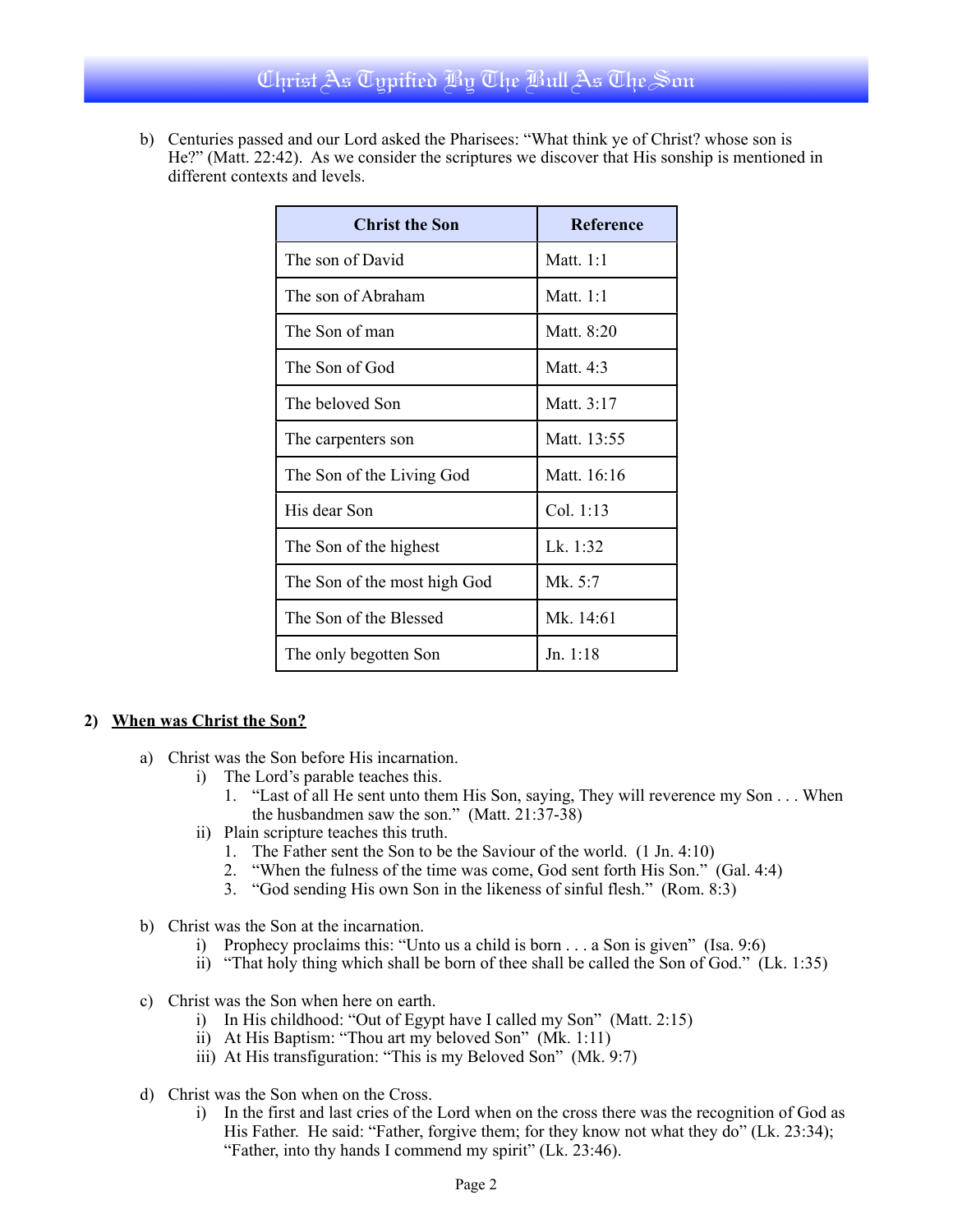# Christ As Typified By The Bull As The Son

- ii) Paul in Romans wrote: "He that spared not His Son" (Rom. 8:32)
- e) Christ was the Son in resurrection.
	- i) "Declared to be the Son of God with power, according to the spirit of holiness, by the resurrection." (Rom. 1:4)
	- ii) "Thou art my Son, this day have I begotten Thee." (Heb. 1:5)
- f) Christ is the Son in future glory.
	- i) "I have set my King  $\ldots$  Thou art my Son" (Psa. 2:6-7)

### **3) Aspects of Christ as the Son**

- a) The Son in prophetic pictures:
	- i) Abel, the shepherd son (Gen. 4:2)
	- ii) Isaac, the submissive and sacrificed son (Gen. 22:9)
	- iii) Joseph, the sent son (Gen. 37:13)
	- iv) David, the sanctified son (1 Sam. 16:13)
- b) His sonship is associated with:
	- i) Prediction
		- 1. "I will declare the decree: the LORD hath said unto me, Thou *art* my Son; this day have I begotten thee" (Psa. 2:7)
		- 2. "When Israel *was* a child, then I loved him, and called my son out of Egypt" (Hos. 11:1)
		- 3. "And was there until the death of Herod: that it might be fulfilled which was spoken of the Lord by the prophet, saying, Out of Egypt have I called my son" (Matt. 2:15)
		- 4. "He shall be great, and shall be called the Son of the Highest: and the Lord God shall give unto him the throne of his father David" (Lk. 1:32)
	- ii) Incarnation (Isa. 9:6)
		- 1. "And the angel answered and said unto her, The Holy Ghost shall come upon thee, and the power of the Highest shall overshadow thee: therefore also that holy thing which shall be born of thee shall be called the Son of God" (Lk. 1:35)
	- ii) Identification
		- 1. "And the Holy Ghost descended in a bodily shape like a dove upon him, and a voice came from heaven, which said, Thou art my beloved Son; in thee I am well pleased". (Lk. 3:22)
	- iv) In Temptation
		- 1. "And when the tempter came to him, he said, If thou be the Son of God, command that these stones be made bread" (Matt. 4:3)
		- 2. "And saith unto him, If thou be the Son of God, cast thyself down: for it is written, He shall give his angels charge concerning thee: and in *their* hands they shall bear thee up, lest at any time thou dash thy foot against a stone" (Matt. 4:6)
	- v) Manifestation
		- 1. "And I knew him not: but that he should be made manifest to Israel, therefore am I come baptizing with water" (Jn. 1:31)
		- 2. "And I saw, and bare record that this is the Son of God" (Jn. 1:34)
	- vi) Recognition
		- 1. "Nathaniel answered and saith unto him, Rabbi, thou art the Son of God; thou art the King of Israel"  $($ Jn. 1:49 $)$
		- 2. "And when the centurion, which stood over against him, saw that he so cried out, and gave up the ghost, he said, Truly this man was the Son of God" (Mk. 15:39)